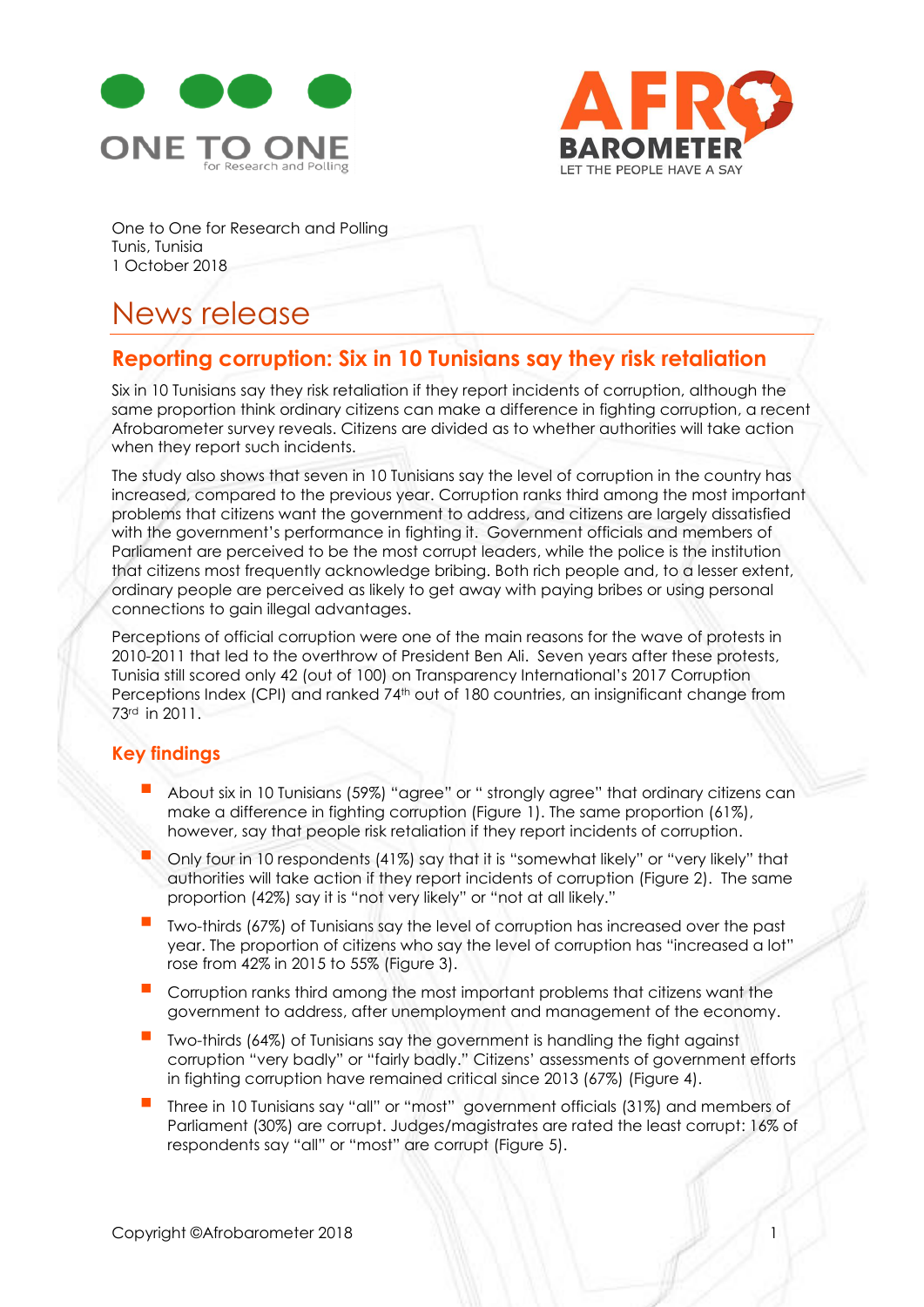

- Among respondents who had contact with relevant public services during the previous year, almost two in 10 say they paid a bribe at least once to avoid problems with the police (17%) or obtain assistance from the police (15%) (Figure 6). One in 10 say they paid a bribe at least once to obtain identity documents (12%), medical care (11%), household services (10%), or public school services (8%).
- Large majorities of Tunisians say both rich and ordinary persons could pay a bribe or use personal connections to avoid taxes, to avoid going to court, and to register land that's not theirs. The rich are seen as more likely to be able to do this (Figure 7).

### **Afrobarometer**

Afrobarometer is a pan-African, non-partisan research network that conducts public attitude surveys on democracy, governance, economic conditions, and related issues in African countries. Six rounds of surveys were conducted in up to 37 countries between 1999 and 2015, and Round 7 surveys are being completed in 2018. Afrobarometer conducts face-toface interviews in the language of the respondent's choice with nationally representative samples.

The Afrobarometer team in Tunisia, led by One to One for Research and Polling, interviewed 1,200 adult Tunisians in April-May 2018. A sample of this size yields country-level results with a margin of error of +/-3 percentage points at a 95% confidence level. Previous surveys were conducted in Tunisia in 2013 and 2015.

### **Charts**



### **Figure 1 : Citizens' role in fighting corruption** │ Tunisia │ 2018

#### *Respondents were asked:*

- *Please tell me whether you agree or disagree with the following statement: Ordinary people can make a difference in the fight against corruption? (% who "agree" or "strongly agree")*
- *In this country, can ordinary people report incidents of corruption without fear, or do they risk retaliation or other negative consequences if they speak out? (% who say they risk negative consequences)*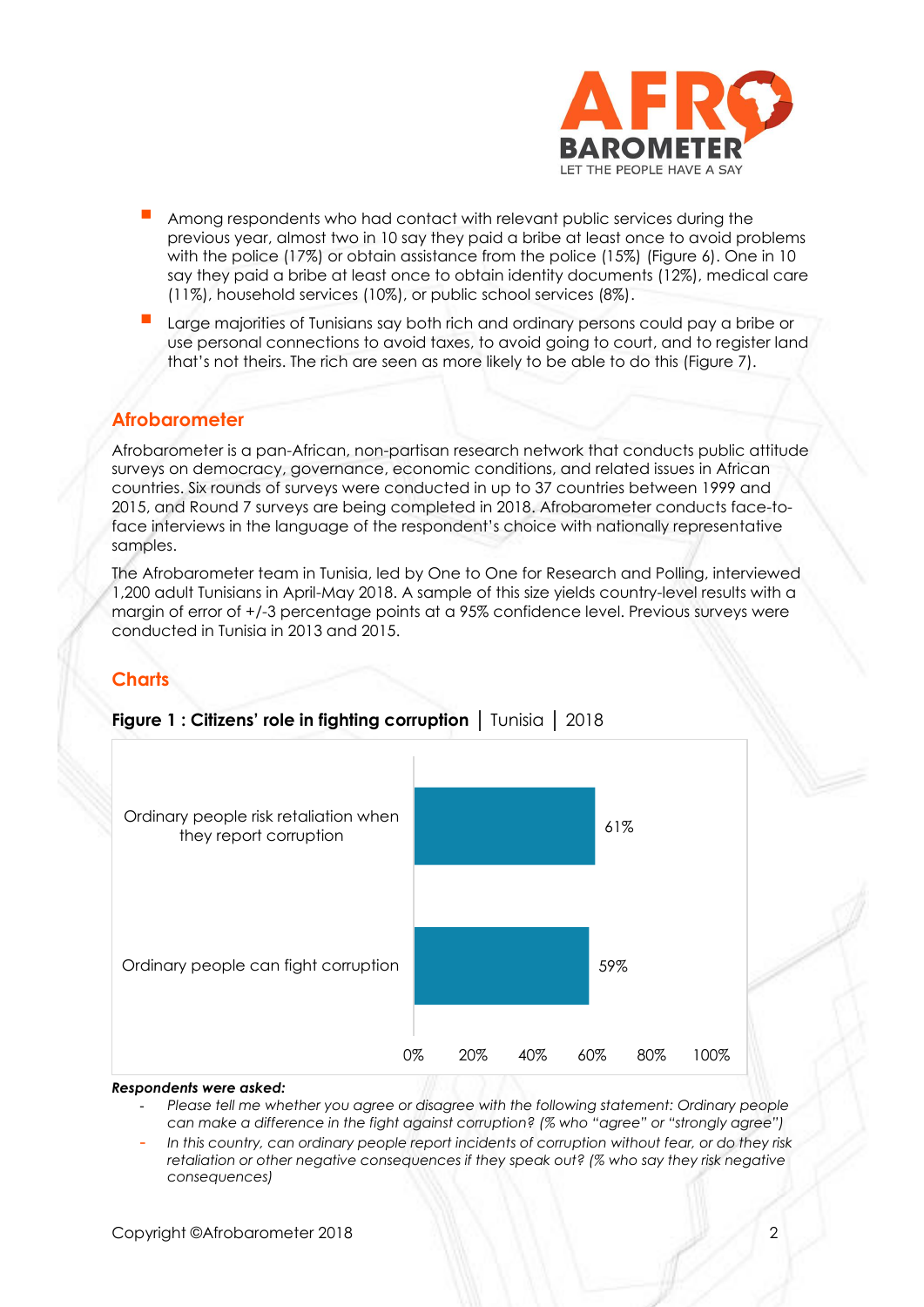



**Figure 2: Will the authorities take action when corruption is reported?** | Tunisia │ 2018

*Respondents were asked: How likely is it that you could get someone to take action if you went to your*  local government council to report corrupt behaviour like misuse of funds or requests for bribes by *government officers, police, or school or clinic staff?*



**Figure 3: Level of corruption in the country** │ Tunisia │ 2015-2018

*Respondents were asked: In your opinion, over the past year, has the level of corruption in this country increased, decreased, or stayed the same?*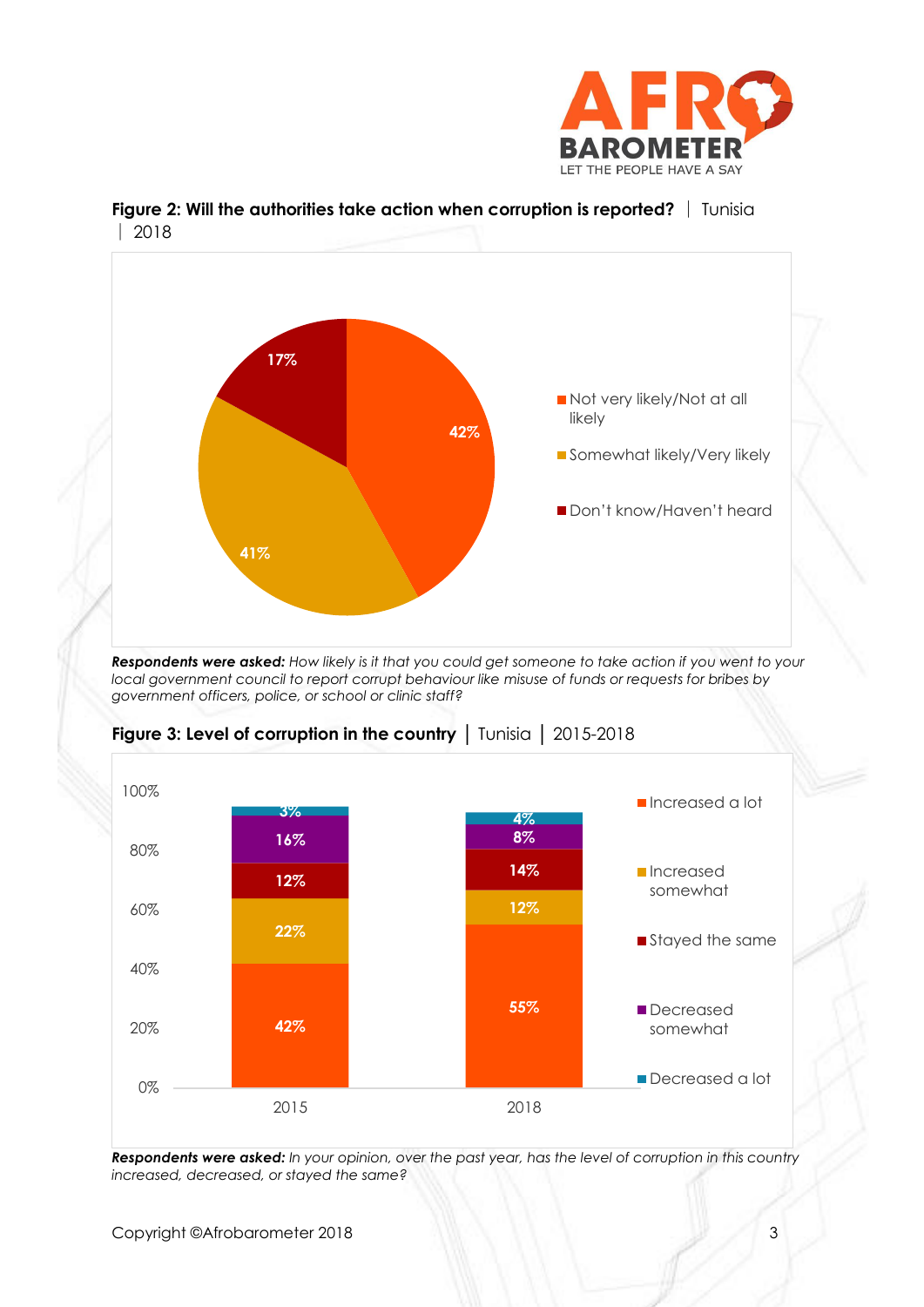



**Figure 4: Government performance in fighting corruption** │ Tunisia │ 2013-2018

*Respondents were asked: How well or badly would you say the current government is handling the following matters, or haven't you heard enough to say: Handling fighting corruption?*

### Figure 5: Who is corrupt? | Tunisia | 2018



*Respondents were asked: How many of the following people do you think are involved in corruption, or haven't you heard enough about them to say?*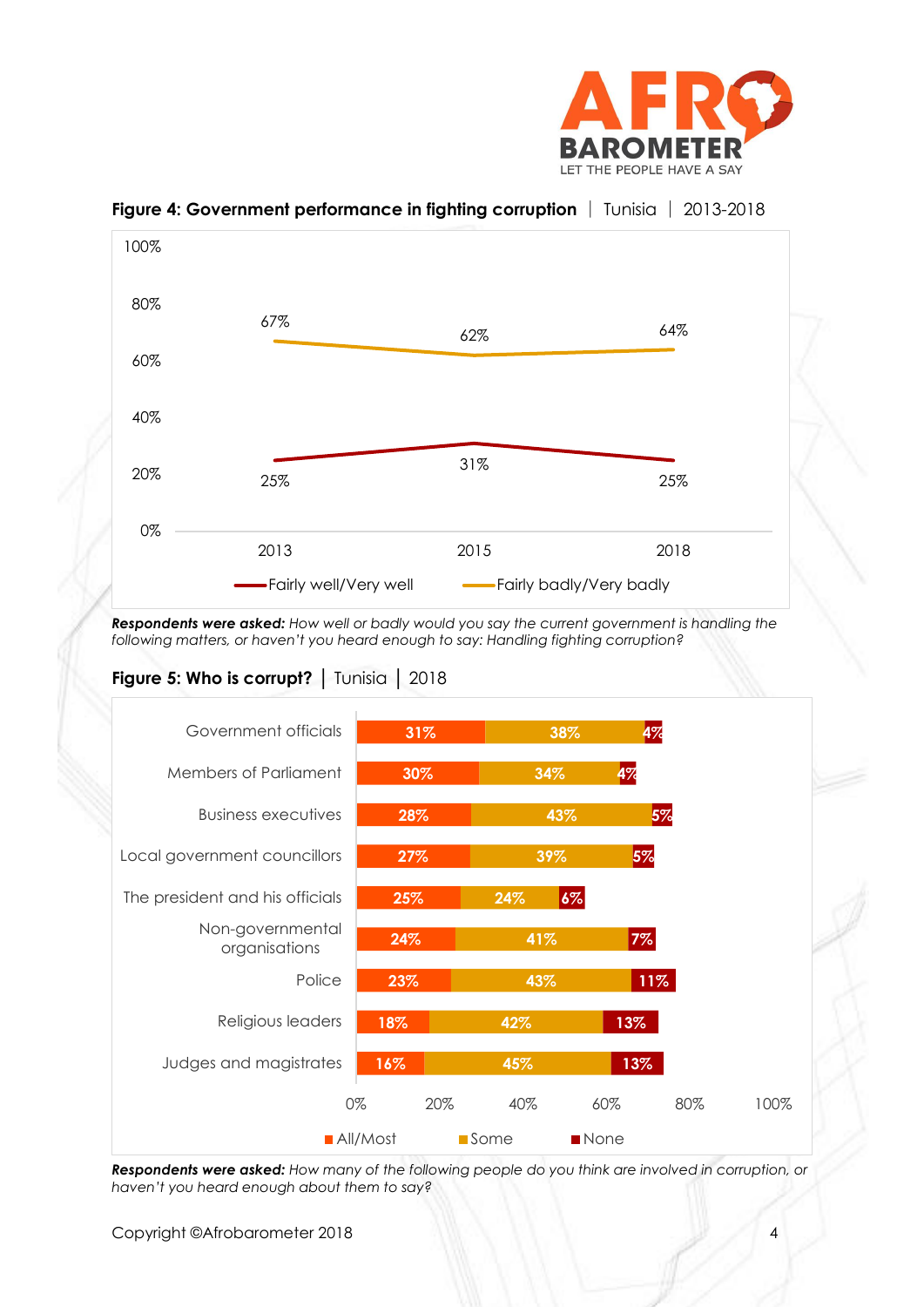

### **Figure 6: Paid bribe to obtain services** │ Tunisia │ 2018



*Respondents who said they had contact with selected public services during the previous year were asked: And how often, if ever, did you have to pay a bribe, give a gift, or do a favor:*

*- For a teacher or school official in order to get the services you needed from the schools?*

*- For a health worker or clinic or hospital staff in order to get the medical care you needed?*

- *- For a government official in order to get the document you needed?*
- *- For a government official in order to get the services you needed?*
- *- For a police officer in order to get the assistance you needed?*
- *- For a police officer in order to avoid a problem during one of these encounters?*

*(Note: Figure excludes respondents who said they had no contact with these public services during the previous year.)*



### **Figure 7: Bribery by the rich vs. ordinary people** │ Tunisia │2018

*Respondents were asked: In this country, how likely do you think it is that an ordinary person/a rich person could pay a bribe or use personal connections to get away with:*

- *Avoiding paying taxes they owe to government?*
- *Avoiding going to court?*
- *Registering land that does not belong to them?*

*(% who say "somewhat likely" or "very likely")*